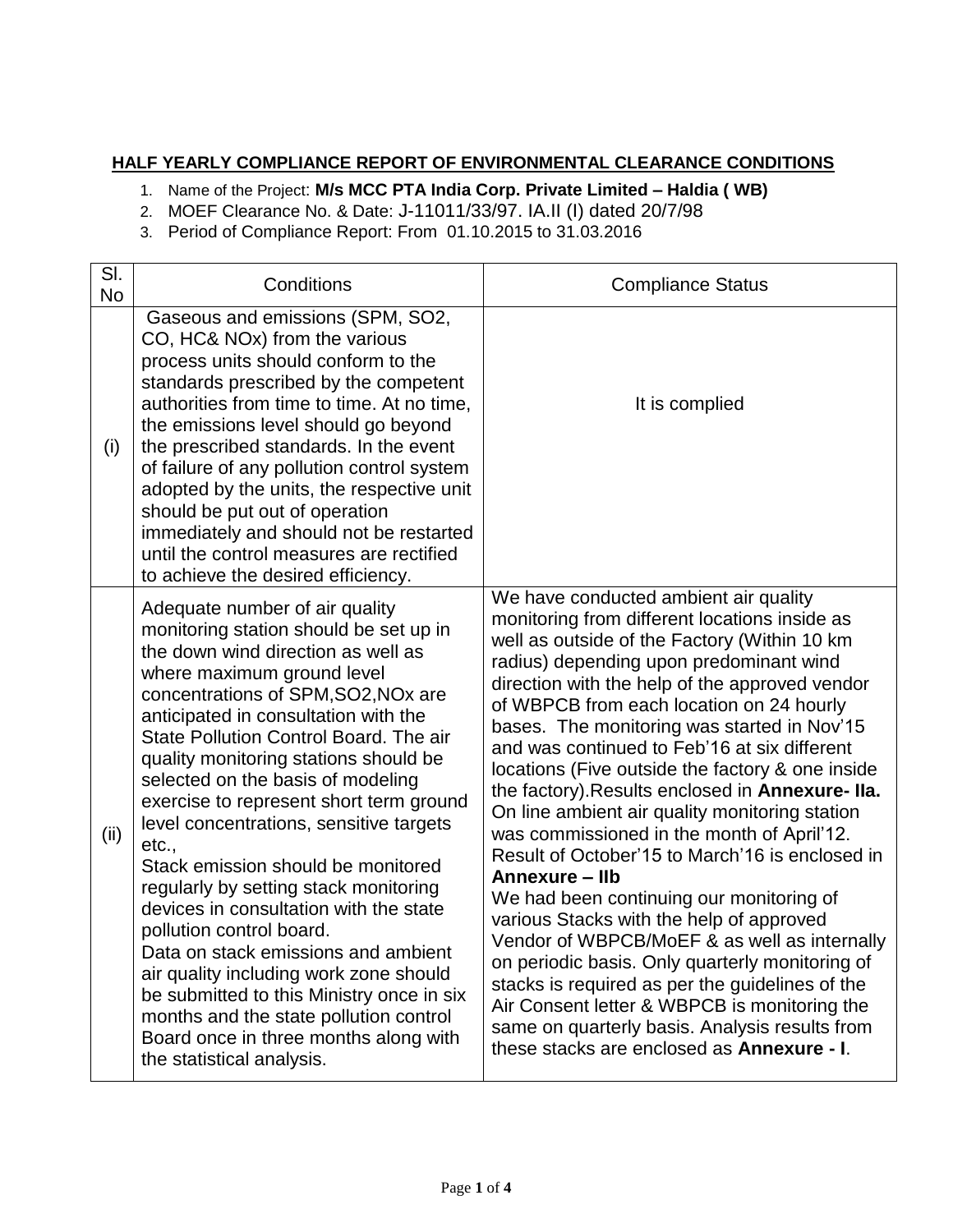| SI.<br><b>No</b> | Conditions                                                                                                                                                                                                                                                                                                                                       | <b>Compliance Status</b>                                                                                                                                                                                                                                                                                                                                                                                                                                                                                                                                                                                               |
|------------------|--------------------------------------------------------------------------------------------------------------------------------------------------------------------------------------------------------------------------------------------------------------------------------------------------------------------------------------------------|------------------------------------------------------------------------------------------------------------------------------------------------------------------------------------------------------------------------------------------------------------------------------------------------------------------------------------------------------------------------------------------------------------------------------------------------------------------------------------------------------------------------------------------------------------------------------------------------------------------------|
| (iii)            | Work area air quality should meet the<br>standards prescribed by the<br>competent authorities/ OSHA.<br>Fugitive emissions (HC) should be<br>controlled, regularly monitored and<br>data recorded.                                                                                                                                               | Work environment monitoring is being done<br>by the on-line static gas detectors, which are<br>installed at various strategic locations inside<br>the process plant & Tank farm area. These<br>are being continuously monitored from DCS,<br>which are provided with audio-visual signal &<br>alarm. Work zone air quality monitoring done<br>in the month of November'15~January'16 for<br>SPM, RPM, organic and inorganic vapors<br>throughout the plant by third party. The result<br>enclosed in <b>Annexure - IIc.</b> LDAR<br>is.<br>monitoring was done in our DP plant. Report<br>is enclosed as Annexure -IId |
| (iv)             | Liquid effluents coming out of the<br>plant and the township should<br>conform to the standards prescribed<br>by the competent authorities from<br>time to time. Recycling and reuse of<br>the treated waste water should be<br>maximized to the extent possible.<br>Tertiary treatment facilities should be<br>provided as committed in the EMP | Our Effluent Treatment Plant is operated<br>under activated sludge with diffused aeration<br>system. The treated effluent is being<br>monitored on-line (pH & Temp.) regularly<br>through DCS. Besides, WBPCB is also<br>collecting samples of final discharge treated<br>effluent every month. The Final discharge<br>effluent quality results are enclosed as<br>Annexure-III.                                                                                                                                                                                                                                       |
| (v)              | Guard ponds of sufficient holding<br>capacity should be provided to cope<br>up with the effluents discharge during<br>the process disturbances. The<br>contributing units should be<br>immediately shut down and should<br>not be restarted without bringing the<br>system back to normalacy.                                                    | We have installed four number of waste<br>water storage tanks having sufficient holding<br>capacity for storage of Wastewater coming<br>from various process discharges<br>of the<br>plant. This influent is being fed to the<br>Aeration Tank at controlled rate as per their<br>BOD & COD load through DCS. Besides, we<br>have ETP pit of capacity 16,250 $m^3$ (Big<br>pit) & Small pit (17.85 m <sup>3</sup> ) from where the<br>treated effluent is pumped and discharged<br>to the river Hoogly through underground<br>pipeline after monitoring pH, Temperature.                                               |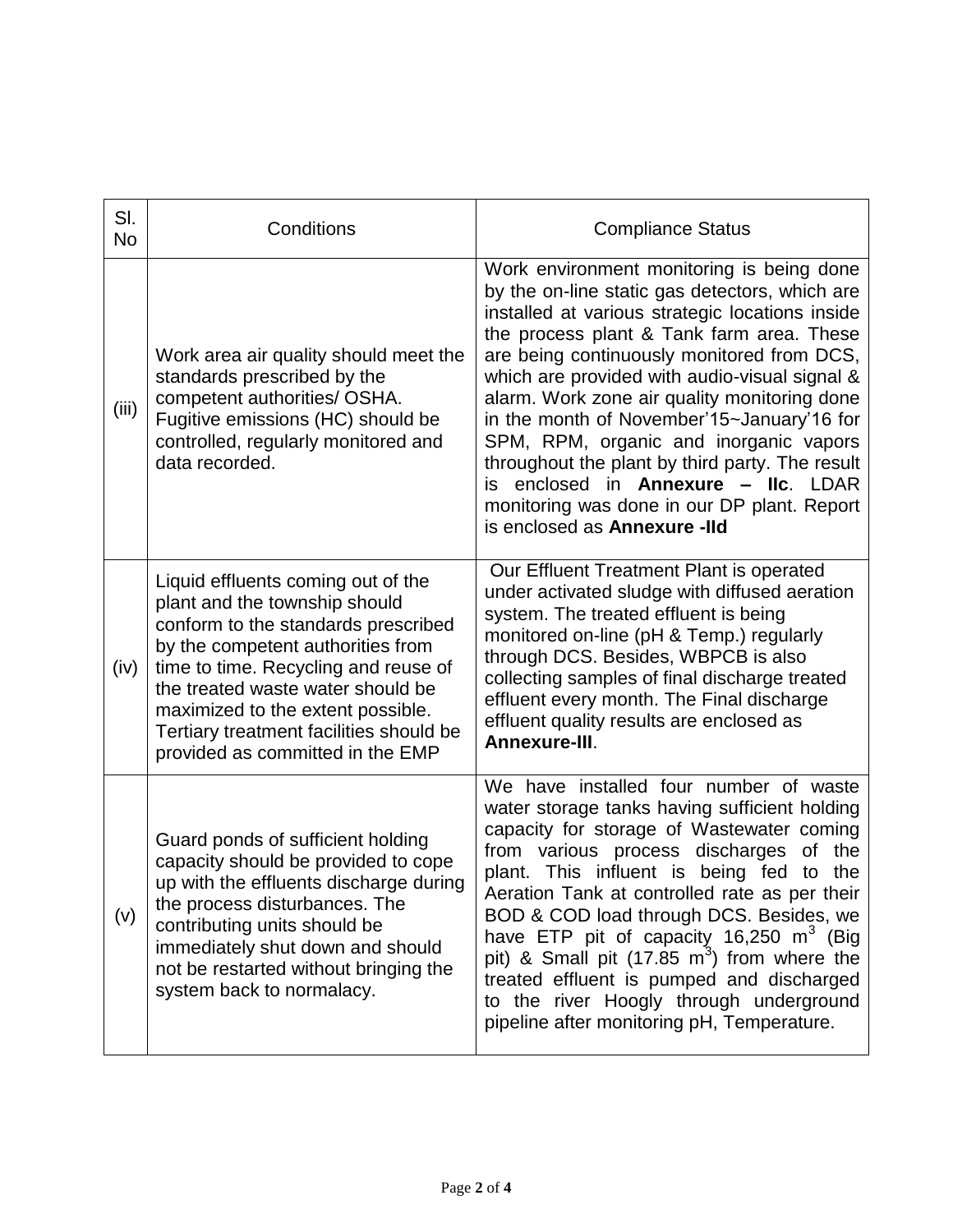| SI.No | Conditions                                                                                                                                                                                                                                                                                                                                                                                                                       | <b>Compliance Status</b>                                                                                                                                                                                                                                                                                                                                                                                                                                                                                                                                                                                                                                                                                                                                                                                                                                                                                                                                                                                                                                                                                                                                                                                                                                                                                                                                                                                                                                                                                                                   |
|-------|----------------------------------------------------------------------------------------------------------------------------------------------------------------------------------------------------------------------------------------------------------------------------------------------------------------------------------------------------------------------------------------------------------------------------------|--------------------------------------------------------------------------------------------------------------------------------------------------------------------------------------------------------------------------------------------------------------------------------------------------------------------------------------------------------------------------------------------------------------------------------------------------------------------------------------------------------------------------------------------------------------------------------------------------------------------------------------------------------------------------------------------------------------------------------------------------------------------------------------------------------------------------------------------------------------------------------------------------------------------------------------------------------------------------------------------------------------------------------------------------------------------------------------------------------------------------------------------------------------------------------------------------------------------------------------------------------------------------------------------------------------------------------------------------------------------------------------------------------------------------------------------------------------------------------------------------------------------------------------------|
| (vi)  | Adequate number of effluent<br>quality monitoring stations should<br>be set up in consultation with the<br><b>State Pollution Control Board.</b><br>Regular monitoring should be<br>carried out for PH, SS, BOD, COD.<br>The monitored data along with<br>statistical analysis and<br>interpretation in the form of a<br>report should be submitted to this<br>ministry once in six months and<br>the SPCB once in three months. | <b>Effluent Quality Monitoring Station has been</b><br>in the final effluent discharge<br>installed<br>stream. The treated effluent from ETP is<br>collected in the ETP pit from where it is<br>discharged through underground pipeline<br>through sluice gate by pump to the river after<br>continuously monitoring pH, Temp. by on-line<br>analyzers. As the final treated effluent<br>discharge is through a closed system so<br>there<br>chance<br>is<br><b>of</b><br>no<br>any<br>contamination/mixing. In view of the above<br>one monitoring station in the final effluent<br>discharge stream is considered adequate.<br>This was also physically inspected by<br>WBPCB, Kolkata & Haldia officials. The total<br>Effluent Treatment Plant is being monitored<br>through DCS (Distributed Control System).<br><b>The</b><br>analysis of different<br>waste-water<br>streams (COD & BOD) is being done by<br>Laboratory regularly and the results are fed<br>to DCS. Thus the feed rate of different waste<br>water streams (Influent loads) to the inlet of<br>ETP is controlled, so that the treated effluent<br>quality meet the permissible limit. Hence the<br><b>Effluent</b><br>Treatment<br>Plant<br>is<br>operated<br>smoothly. The final treated effluent samples<br>before discharge are being tested for all the<br>parameters at our own laboratory once in a<br>month, which is well equipped with all testing<br>facilities. The test result of the final discharge<br>effluent is enclosed as <b>Annexure-III</b> . |